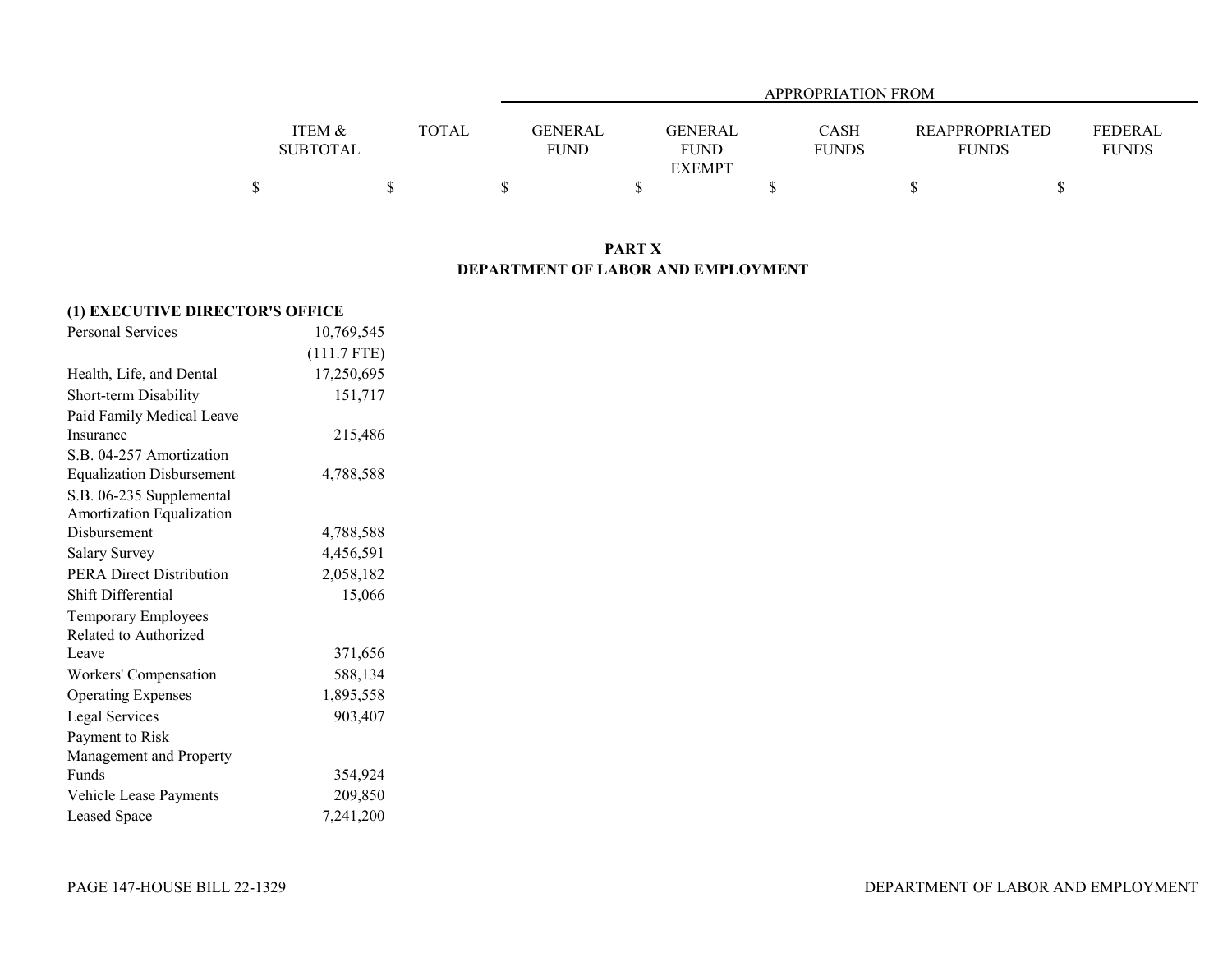|                                                   |      |                           |              |      |                                |                                                | APPROPRIATION FROM          |             |                                       |                                |
|---------------------------------------------------|------|---------------------------|--------------|------|--------------------------------|------------------------------------------------|-----------------------------|-------------|---------------------------------------|--------------------------------|
|                                                   |      | ITEM &<br><b>SUBTOTAL</b> | <b>TOTAL</b> |      | <b>GENERAL</b><br>${\rm FUND}$ | <b>GENERAL</b><br><b>FUND</b><br><b>EXEMPT</b> | <b>CASH</b><br><b>FUNDS</b> |             | <b>REAPPROPRIATED</b><br><b>FUNDS</b> | <b>FEDERAL</b><br><b>FUNDS</b> |
|                                                   | $\$$ | $\$$                      |              | $\$$ |                                | \$                                             | \$                          | $\mathbb S$ | \$                                    |                                |
| Capitol Complex Leased                            |      |                           |              |      |                                |                                                |                             |             |                                       |                                |
| Space                                             |      | 40,488                    |              |      |                                |                                                |                             |             |                                       |                                |
| Payments to OIT                                   |      | 20,854,463                |              |      |                                |                                                |                             |             |                                       |                                |
| <b>CORE Operations</b>                            |      | 430,413                   |              |      |                                |                                                |                             |             |                                       |                                |
| Utilities                                         |      | 260,309                   |              |      |                                |                                                |                             |             |                                       |                                |
| <b>Information Technology</b>                     |      |                           |              |      |                                |                                                |                             |             |                                       |                                |
| <b>Asset Maintenance</b>                          |      | 218,626                   |              |      |                                |                                                |                             |             |                                       |                                |
| <b>Statewide Indirect Cost</b>                    |      |                           |              |      |                                |                                                |                             |             |                                       |                                |
| Assessment                                        |      | 1,125,851                 |              |      |                                |                                                |                             |             |                                       |                                |
| Appropriation to the<br>Immigration Legal Defense |      |                           |              |      |                                |                                                |                             |             |                                       |                                |
| Fund                                              |      | 348,653                   |              |      |                                |                                                |                             |             |                                       |                                |
|                                                   |      | $(0.1$ FTE)               |              |      |                                |                                                |                             |             |                                       |                                |
| State Apprenticeship Agency                       |      | 752,085                   |              |      |                                |                                                |                             |             |                                       |                                |
|                                                   |      | $(8.0$ FTE)               |              |      |                                |                                                |                             |             |                                       |                                |
| Office of New Americans                           |      | 195,783                   |              |      |                                |                                                |                             |             |                                       |                                |
|                                                   |      | $(1.3$ FTE)               |              |      |                                |                                                |                             |             |                                       |                                |
|                                                   |      |                           | 80,285,858   |      | 9,028,717                      |                                                | 34,704,225 <sup>a</sup>     |             | $1,127,735^b$                         | 35,425,181(I)                  |

<sup>a</sup> Of this amount, an estimated \$15,341,182 shall be from the Employment Support Fund created in Section 8-77-109 (1)(b)(I), C.R.S., \$7,729,076 shall be from the Workers' Compensation Cash Fund created in Section 8-44-112 (7)(a), C.R.S., \$2,632,811 shall be from the Petroleum Storage Tank Fund created in Section 8-20.5-103 (1), C.R.S., \$1,272,777 shall be from the Unemployment Revenue Fund created in Section 8-77-106 (1), C.R.S., \$782,636 shall be from the Family and Medical Leave Insurance Fund created in Section 8-13.3- 518 (1), C.R.S., \$528,279 shall be from the Boiler Inspection Fund created in Section 9-4-109 (4), C.R.S., \$359,711 shall be from the Major Medical Insurance Fund created in Section 8-46-202 (1)(a), C.R.S., \$263,160 shall be from the Subsequent Injury Fund created in Section 8-46-101 (1)(b)(I), C.R.S., \$64,340 shall be from the Wage Theft Enforcement Fund created in Section 8-4-113 (3)(a), C.R.S., \$56,290 shall be from the COVID Heroes Collaboration Fund created in Section 24-50-104 (1)(k), C.R.S., and \$5,673,963 shall be from various sources of cash funds. Of the amount from the Major Medical Insurance Fund, \$11,354(I) is for Legal Services and is included for informational purposes only because money in the Major Medical Insurance Fund is continuously appropriated for payment of legal fees pursuant to Section 8-46-202 (1)(c), C.R.S. Of the amount from the Subsequent Injury Fund, \$8,313(I) is for Legal Services and is included for informational purposes only because money in the Subsequent Injury Fund is continuously appropriated for payment of legal fees pursuant to Section 8-46-101 (4)(b), C.R.S.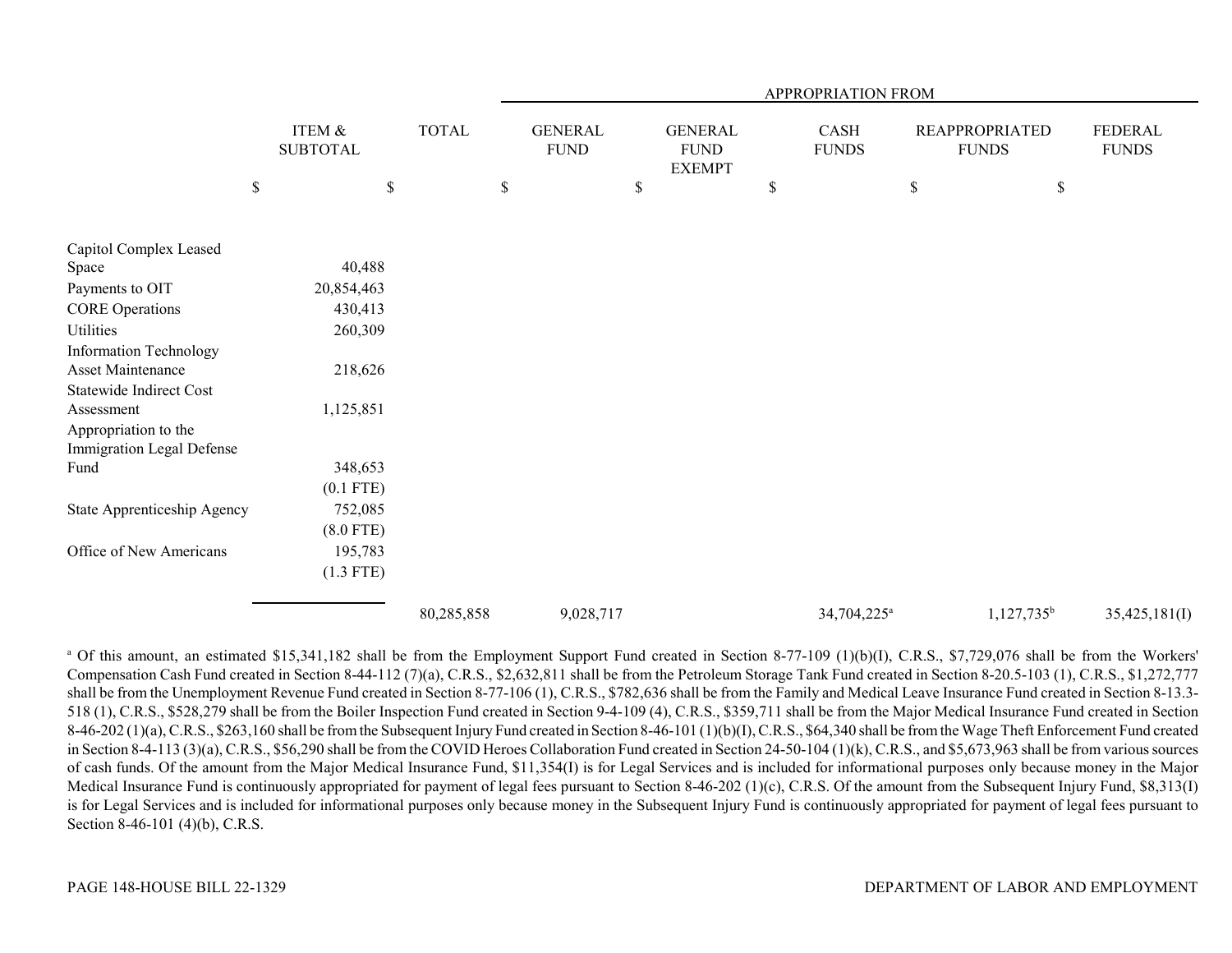|                   |       |             |               | <b>APPROPRIATION FROM</b> |                       |                |
|-------------------|-------|-------------|---------------|---------------------------|-----------------------|----------------|
| <b>ITEM &amp;</b> | TOTAL | GENERAL     | GENERAL       | CASH                      | <b>REAPPROPRIATED</b> | <b>FEDERAL</b> |
| <b>SUBTOTAL</b>   |       | <b>FUND</b> | <b>FUND</b>   | <b>FUNDS</b>              | <b>FUNDS</b>          | <b>FUNDS</b>   |
|                   |       |             | <b>EXEMPT</b> |                           |                       |                |
| Φ<br>Φ            |       |             |               |                           |                       |                |

<sup>b</sup> Of this amount, \$1,125,851 shall be from statewide indirect cost recoveries or the Indirect Costs Excess Recovery Fund created in Section 24-75-1401 (2), C.R.S. and \$1,884 shall be from the Mobile Sources Local Grants line item and the Stationary Sources Local Contracts line item in the Department of Public Health and Environment.

### **(2) DIVISION OF UNEMPLOYMENT INSURANCE**

| Program Costs | 73,046,105    | $13,168,203^{\circ}$ | 59,877,902(I) |
|---------------|---------------|----------------------|---------------|
|               | $(484.7$ FTE) |                      |               |

<sup>a</sup> Of this amount, it is estimated that \$9,840,851 shall be from the Employment Support Fund created in Section 8-77-109 (1)(b)(I), C.R.S., \$3,126,628 shall be from the Unemployment Revenue Fund created in Section 8-77-106 (1), C.R.S., and \$200,724 shall be from various sources of cash funds.

# **(3) DIVISION OF EMPLOYMENT AND TRAINING**

| State Operations and       |              |             |                        |             |               |
|----------------------------|--------------|-------------|------------------------|-------------|---------------|
| Program Costs              | 7,024,010    | 101,055     | 3,399,763 <sup>a</sup> |             | 3,523,192(I)  |
|                            |              | $(1.4$ FTE) | $(93.4$ FTE)           |             | $(15.3$ FTE)  |
| One-stop Workforce Center  |              |             |                        |             |               |
| Contracts                  | 20,844,306   |             | 9,897,639 <sup>a</sup> |             | 10,946,667(I) |
|                            |              |             |                        |             | $(36.0$ FTE)  |
| Trade Adjustment Act       |              |             |                        |             |               |
| Assistance                 | 2,000,000    |             |                        |             | 2,000,000(I)  |
| Workforce Innovation and   |              |             |                        |             |               |
| Opportunity Act            | 26,534,005   |             |                        |             | 26,534,005(I) |
|                            |              |             |                        |             | $(51.2$ FTE)  |
| Workforce Development      |              |             |                        |             |               |
| Council                    | 1,553,075    | 1,005,752   | $20,632^a$             | $526,691^b$ |               |
|                            | $(12.5$ FTE) |             |                        |             |               |
| Workforce Improvement      |              |             |                        |             |               |
| Grants                     | 1,000,000    |             |                        |             | 1,000,000(I)  |
| Veterans Service-to-Career |              |             |                        |             |               |
| Program                    | 500,000      |             | 500,000°               |             |               |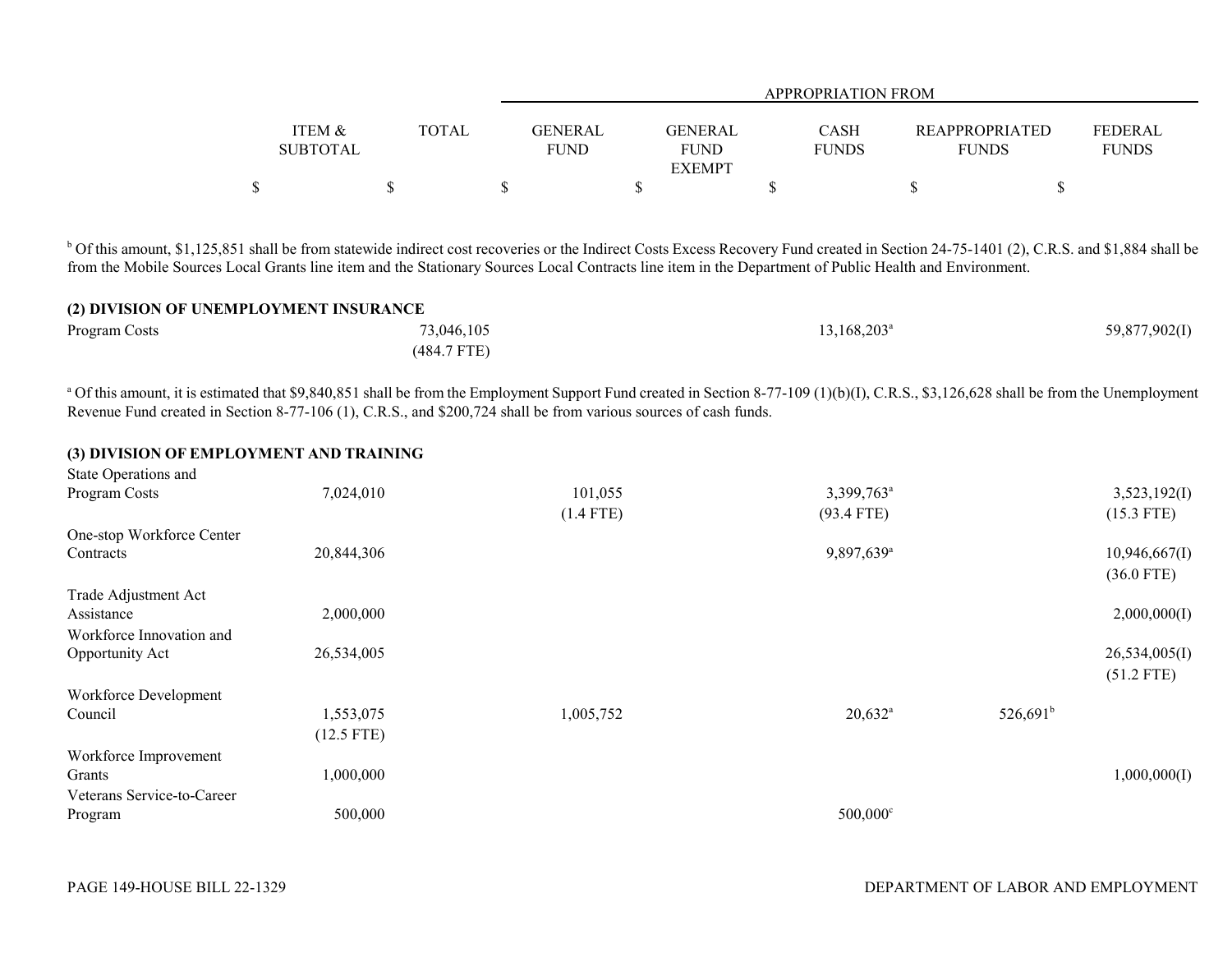|                             |                           |    |              | APPROPRIATION FROM            |    |                                                |    |                      |                                       |    |                                |
|-----------------------------|---------------------------|----|--------------|-------------------------------|----|------------------------------------------------|----|----------------------|---------------------------------------|----|--------------------------------|
|                             | ITEM &<br><b>SUBTOTAL</b> |    | <b>TOTAL</b> | <b>GENERAL</b><br><b>FUND</b> |    | <b>GENERAL</b><br><b>FUND</b><br><b>EXEMPT</b> |    | CASH<br><b>FUNDS</b> | <b>REAPPROPRIATED</b><br><b>FUNDS</b> |    | <b>FEDERAL</b><br><b>FUNDS</b> |
|                             | \$                        | \$ |              | \$                            | \$ |                                                | \$ |                      | \$                                    | \$ |                                |
| Hospitality Education Grant |                           |    |              |                               |    |                                                |    |                      |                                       |    |                                |
| Program                     | 414,105                   |    |              | 414,105                       |    |                                                |    |                      |                                       |    |                                |
|                             |                           |    |              | $(0.5$ FTE)                   |    |                                                |    |                      |                                       |    |                                |
| Just Transition Office      | 377,724                   |    |              | 377,724                       |    |                                                |    |                      |                                       |    |                                |
|                             |                           |    |              | $(3.5$ FTE)                   |    |                                                |    |                      |                                       |    |                                |
|                             |                           |    | 60,247,225   |                               |    |                                                |    |                      |                                       |    |                                |

<sup>a</sup> Of these amounts, \$13,082,594 shall be from the Employment Support Fund created in Section 8-77-109 (1)(b)(I), C.R.S., \$89,145 shall be from the SPARC Program Fund created in Section 24-46.3-505 (1) C.R.S., and \$146,295 shall be from various sources of cash funds.

<sup>b</sup> This amount shall be from a portion of the federal administrative money available to mandatory and additional one-stop partners, pursuant to Section 24-46.3-101 (8), C.R.S., and includes amounts transferred from the Workforce Innovation and Opportunity Act line item in this department to the Community Services Block Grant line item in the Department of Local Affairs, the Workforce Development Council line item from the Temporary Assistance for Needy Families Block Grant in the Department of Human Services, and the Appropriated Sponsored Programs line item in the Department of Education.

 $\textdegree$  This amount shall be from the Marijuana Tax Cash Fund created in Section 39-28.8-501 (1), C.R.S.

#### **(4) DIVISION OF LABOR STANDARDS AND STATISTICS**

| Program Costs | 4,656,279    | 1,365,743 | $3,290,536^{\circ}$ |
|---------------|--------------|-----------|---------------------|
|               | $(52.1$ FTE) |           |                     |
|               | 4,656,279    |           |                     |

<sup>a</sup> Of this amount, \$3,000,885 shall be from the Employment Support Fund created in Section 8-77-109 (1)(b)(I), C.R.S. and \$289,651 shall be from the Wage Theft Enforcement Fund created in created in Section 8-4-113 (3)(a), C.R.S.

#### **(B) Labor Market Information**

Program Costs 3,420,154 3,420,154(I)

8,076,433

(30.3 FTE)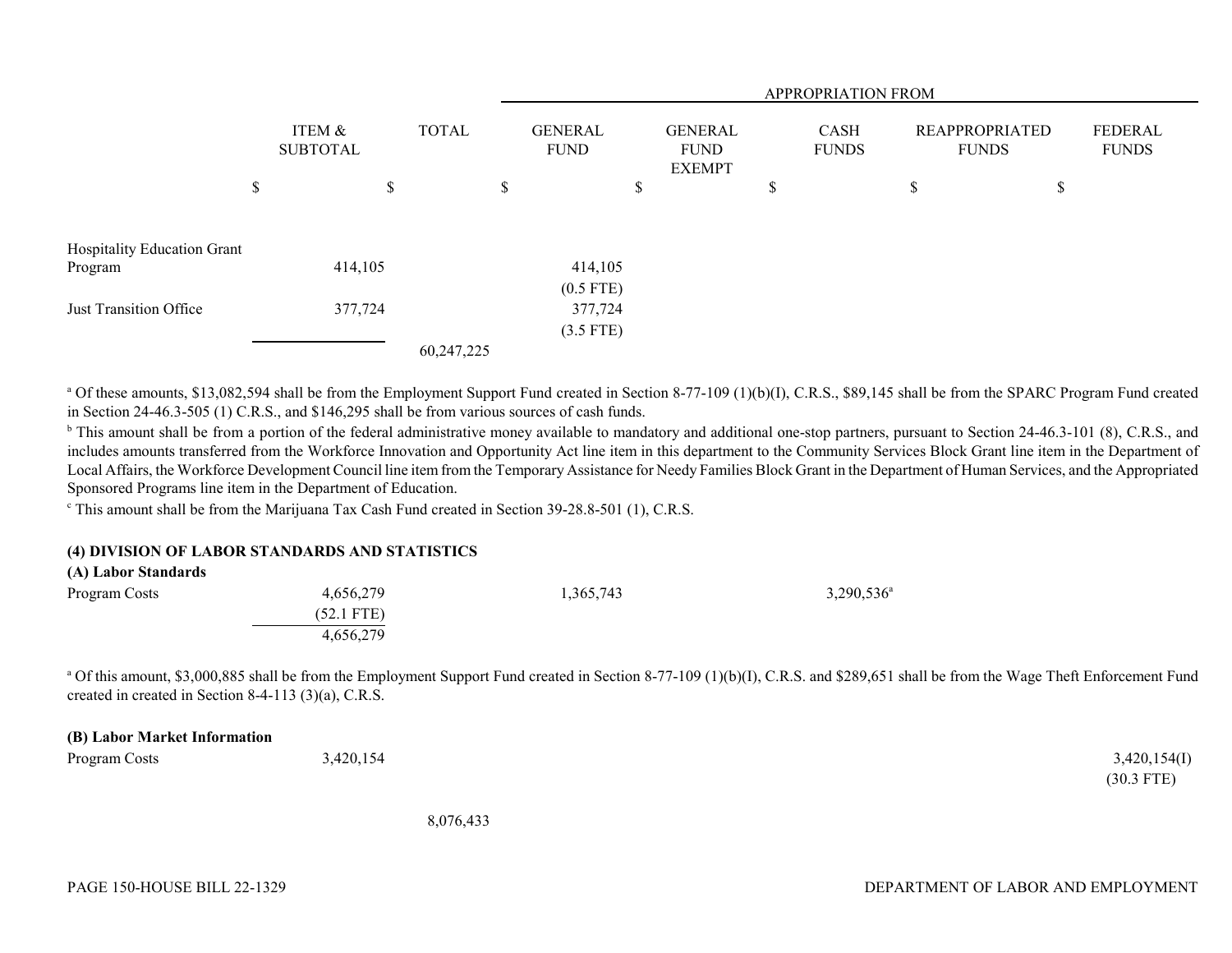|                                                        |                           |              |           |                               |                        |                                                | <b>APPROPRIATION FROM</b>                |                                       |            |                         |
|--------------------------------------------------------|---------------------------|--------------|-----------|-------------------------------|------------------------|------------------------------------------------|------------------------------------------|---------------------------------------|------------|-------------------------|
|                                                        | ITEM &<br><b>SUBTOTAL</b> | <b>TOTAL</b> |           | <b>GENERAL</b><br><b>FUND</b> |                        | <b>GENERAL</b><br><b>FUND</b><br><b>EXEMPT</b> | <b>CASH</b><br><b>FUNDS</b>              | <b>REAPPROPRIATED</b><br><b>FUNDS</b> |            | FEDERAL<br><b>FUNDS</b> |
|                                                        | \$                        | \$           | \$        |                               | \$                     |                                                | \$                                       | \$                                    | \$         |                         |
| (5) DIVISION OF OIL AND PUBLIC SAFETY                  |                           |              |           |                               |                        |                                                |                                          |                                       |            |                         |
| Personal Services                                      | 5,721,749                 |              |           |                               |                        |                                                | $5,138,031$ <sup>a</sup><br>$(68.0$ FTE) |                                       | $19,318^b$ | 564,400(I)              |
| <b>Operating Expenses</b><br><b>Underground Damage</b> | 791,333                   |              |           |                               |                        |                                                | 646,312 <sup>a</sup>                     |                                       |            | 145,021(I)              |
| Prevention Safety<br>Commission                        | 128,602                   |              |           |                               | 108,602<br>$(1.5$ FTE) |                                                | $20,000^a$                               |                                       |            |                         |
|                                                        |                           |              | 6,641,684 |                               |                        |                                                |                                          |                                       |            |                         |

<sup>a</sup> Of these amounts, \$3,482,997 shall be from the Petroleum Storage Tank Fund created in Section 8-20.5-103 (1), C.R.S., \$1,166,609 shall be from the Boiler Inspection Fund created in Section 9-4-109 (4), C.R.S., \$635,843 shall be from the Conveyance Safety Fund created in Section 9-5.5-111 (2)(b) C.R.S., \$20,000 shall be from the Damage Prevention Fund created in Section 9-1.5-104.7 (1), C.R.S., and \$498,894 shall be from various sources of cash funds.

<sup>b</sup> This amount shall be from the Mobile Sources Local Grants line item and the Stationary Sources Local Contracts line item in the Department of Public Health and Environment.

### **(6) DIVISION OF WORKERS' COMPENSATION**

| (A) Workers' Compensation |             |                          |
|---------------------------|-------------|--------------------------|
| Personal Services         | 8, 149, 172 | $8,149,172^{\circ}$      |
|                           |             | $(95.0$ FTE)             |
| <b>Operating Expenses</b> | 659,145     | $659,145^{\circ}$        |
| Administrative Law Judge  |             |                          |
| <b>Services</b>           | 4,089,852   | $4,089,852$ <sup>a</sup> |
| Physicians Accreditation  | 120,000     | $120,000(I)^{b}$         |
| <b>Utilization Review</b> | 35,000      | $35,000(I)^c$            |
| Immediate Payment         | 1,000       | $1,000(I)^d$             |
|                           | 13,054,169  |                          |
|                           |             |                          |

<sup>a</sup> Of these amounts, \$12,288,514 shall be from the Workers' Compensation Cash Fund created in Section 8-44-112 (7)(a), C.R.S., and \$609,655 shall be from various sources of cash funds.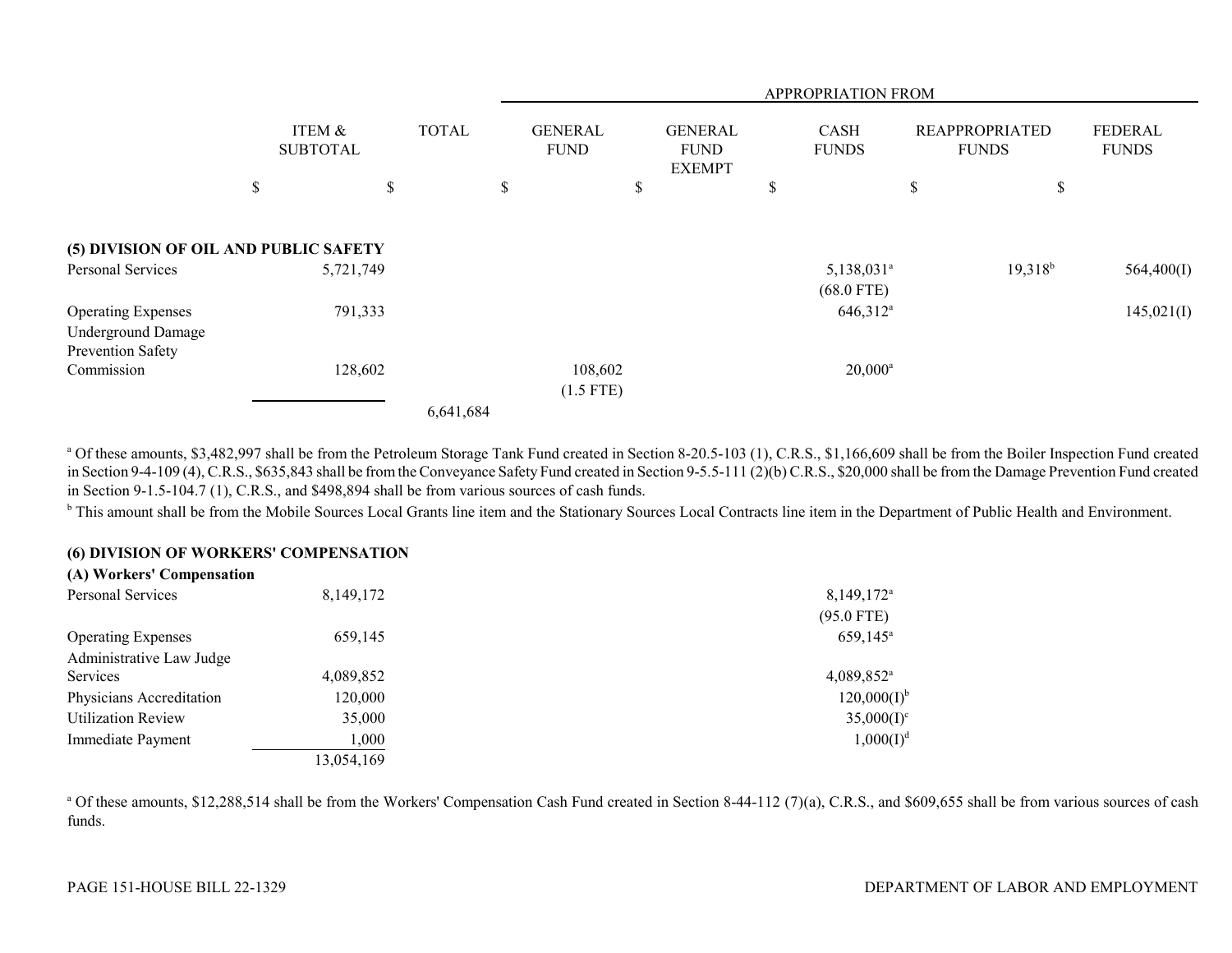|                   |              | APPROPRIATION FROM |                |              |                       |                |  |  |  |  |
|-------------------|--------------|--------------------|----------------|--------------|-----------------------|----------------|--|--|--|--|
|                   |              |                    |                |              |                       |                |  |  |  |  |
| <b>ITEM &amp;</b> | <b>TOTAL</b> | <b>GENERAL</b>     | <b>GENERAL</b> | <b>CASH</b>  | <b>REAPPROPRIATED</b> | <b>FEDERAL</b> |  |  |  |  |
| <b>SUBTOTAL</b>   |              | <b>FUND</b>        | <b>FUND</b>    | <b>FUNDS</b> | <b>FUNDS</b>          | <b>FUNDS</b>   |  |  |  |  |
|                   |              |                    | <b>EXEMPT</b>  |              |                       |                |  |  |  |  |
|                   |              |                    |                |              |                       |                |  |  |  |  |

<sup>b</sup> This amount shall be from the Physicians Accreditation Program Cash Fund created in Section 8-42-101 (3.6)(1), C.R.S. Money in the Physicians Accreditation Program Cash Fund is continuously appropriated pursuant to Section 8-42-101 (3.6)(l), C.R.S., and is included for informational purposes only.

 $\degree$  This amount shall be from the Utilization Review Cash Fund created in Section 8-43-501 (2)(a), C.R.S. Money in the Utilization Review Cash Fund is continuously appropriated, pursuant to Section 8-43-501 (2)(a), C.R.S., and is included for informational purposes only.

<sup>d</sup> This amount shall be from the Immediate Payment Fund created in Section 8-44-206 (3)(b)(I), C.R.S. Money in the Immediate Payment Fund is continuously appropriated pursuant to Section 8-44-206 (3)(b)(I), C.R.S., and is included for informational purposes only.

## **(B) Major Medical Insurance and Subsequent Injury Funds**

| Personal Services          | 1,470,992 | $1,470,992$ <sup>a</sup>  |
|----------------------------|-----------|---------------------------|
|                            |           | $(16.0$ FTE)              |
| <b>Operating Expenses</b>  | 88.324    | 88.324 <sup>a</sup>       |
| Major Medical Benefits     | 6,000,000 | 6,000,000(1) <sup>b</sup> |
| Subsequent Injury Benefits | 2,000,000 | $2,000,000(I)^c$          |
| Medical Disaster           | 1,000     | $1,000(I)^d$              |
|                            | 9,560,316 |                           |

<sup>a</sup> Of these amounts, an estimated \$1,295,681 shall be from the Major Medical Insurance Fund created in Section 8-46-202 (1)(a), C.R.S., and an estimated \$263,635 shall be from the Subsequent Injury Fund created in Section 8-46-101 (1)(b)(I), C.R.S.

<sup>b</sup> This amount shall be from the Major Medical Insurance Fund created in Section 8-46-202 (1)(a), C.R.S. Money in the Major Medical Insurance Fund is continuously appropriated for payment of benefits pursuant to Section 8-46-202 (1)(c), C.R.S., and is included for informational purposes only.

 $\epsilon$  This amount shall be from the Subsequent Injury Fund created in Section 8-46-101 (1)(b)(I), C.R.S. Money in the Subsequent Injury Fund is continuously appropriated for payment of benefits pursuant to Section 8-46-101 (4)(b), C.R.S., and is included for informational purposes only.

 $^{\text{d}}$  This amount shall be from the Medical Disaster Insurance Fund created in Section 8-46-302 (1), C.R.S. Money in the Medical Disaster Insurance Fund is continuously appropriated for payment of benefits pursuant to Section 8-46-303 (2), C.R.S., and is included for informational purposes only.

22,614,485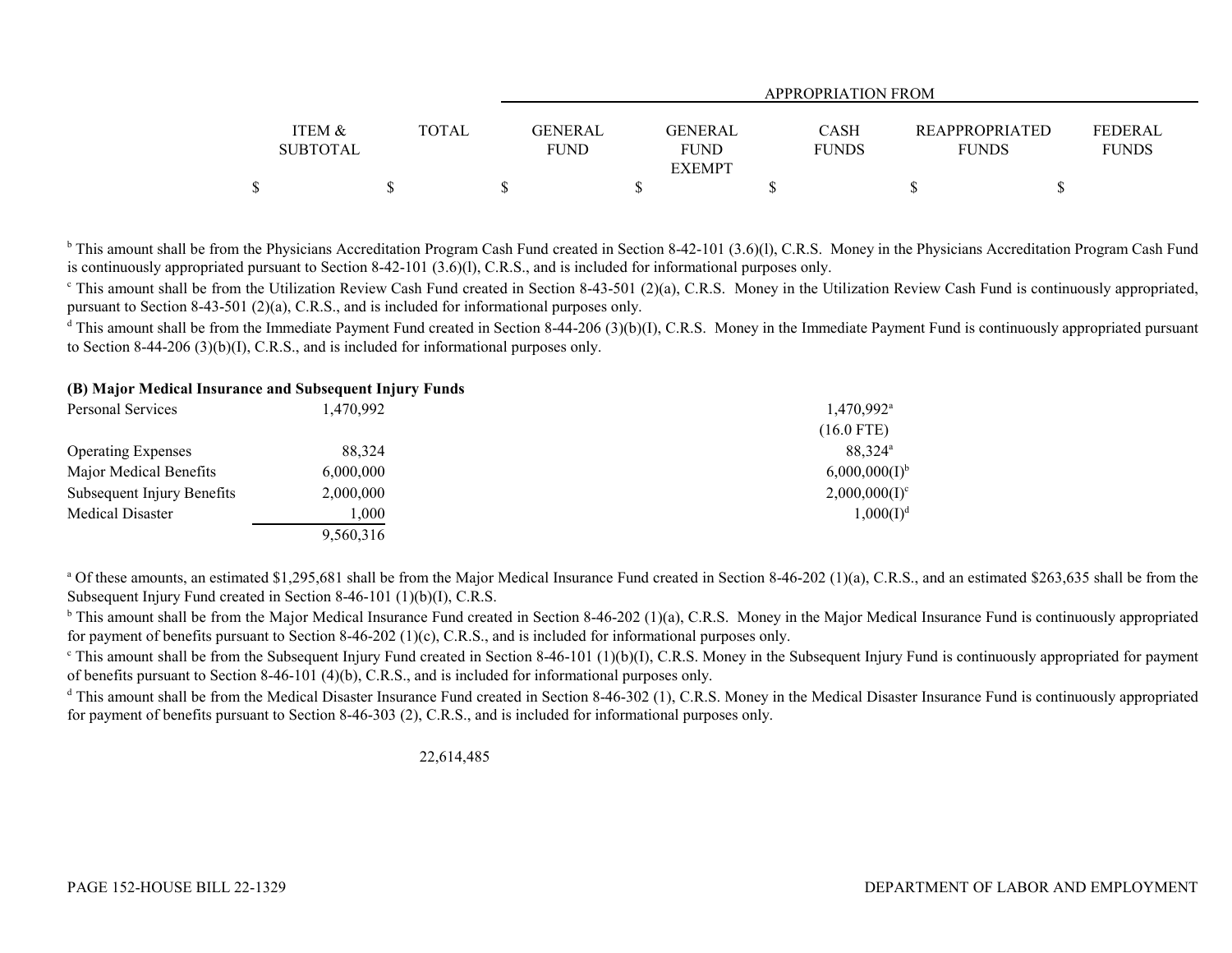|                                                                           |                           |              |                               |                                                | APPROPRIATION FROM     |                                       |                                |
|---------------------------------------------------------------------------|---------------------------|--------------|-------------------------------|------------------------------------------------|------------------------|---------------------------------------|--------------------------------|
|                                                                           | ITEM &<br><b>SUBTOTAL</b> | <b>TOTAL</b> | <b>GENERAL</b><br><b>FUND</b> | <b>GENERAL</b><br><b>FUND</b><br><b>EXEMPT</b> | CASH<br><b>FUNDS</b>   | <b>REAPPROPRIATED</b><br><b>FUNDS</b> | <b>FEDERAL</b><br><b>FUNDS</b> |
|                                                                           | $\$$                      | $\mathbb{S}$ | $\$$                          | $\$$                                           | $\$$                   | $\$$<br>$\$$                          |                                |
| (7) DIVISION OF VOCATIONAL REHABILITATION AND INDEPENDENT LIVING SERVICES |                           |              |                               |                                                |                        |                                       |                                |
| (A) Vocational Rehabilitation Programs <sup>72</sup>                      |                           |              |                               |                                                |                        |                                       |                                |
| <b>Personal Services</b>                                                  | 17,872,857                |              | 3,800,289(M)                  |                                                |                        |                                       | 14,072,568 <sup>a</sup>        |
|                                                                           | (223.7 FTE)               |              |                               |                                                |                        |                                       |                                |
| <b>Operating Expenses</b>                                                 | 2,539,404                 |              |                               |                                                |                        | $540,893(I)^{b}$                      | $1,998,511(I)^a$               |
| Administrative Law Judge                                                  |                           |              |                               |                                                |                        |                                       |                                |
| Services                                                                  | 41,943                    |              | 11,386(M)                     |                                                |                        |                                       | $30,557$ <sup>a</sup>          |
| Vocational Rehabilitation                                                 |                           |              |                               |                                                |                        |                                       |                                |
| Services <sup>73, 74</sup>                                                | 15,301,106                |              | 1,143,950                     |                                                |                        | $2,115,185(I)^{b}$                    | $12,041,971(I)^a$              |
| School to Work Alliance                                                   |                           |              |                               |                                                |                        |                                       |                                |
| Program                                                                   | 10,323,261                |              |                               |                                                |                        | $2,173,378(1)^{b}$                    | $8,149,883(1)$ <sup>c</sup>    |
| Vocational Rehabilitation                                                 |                           |              |                               |                                                |                        |                                       |                                |
| <b>Mental Health Services</b>                                             | 1,748,180                 |              |                               |                                                |                        | $372,363(I)^{b}$                      | $1,375,817(1)^c$               |
| <b>Business Enterprise Program</b>                                        |                           |              |                               |                                                |                        |                                       |                                |
| for People Who Are Blind                                                  | 1,595,200                 |              |                               |                                                | 338,935 <sup>d</sup>   |                                       | $1,256,265(I)^c$               |
|                                                                           | $(6.0$ FTE)               |              |                               |                                                |                        |                                       |                                |
| <b>Business Enterprise Program</b><br>- Program Operated Stands,          |                           |              |                               |                                                |                        |                                       |                                |
| Repair Costs, and Operator                                                |                           |              |                               |                                                |                        |                                       |                                |
| <b>Benefits</b>                                                           | 229,000                   |              |                               |                                                | $229,000$ <sup>d</sup> |                                       |                                |
| <b>Federal Social Security</b>                                            |                           |              |                               |                                                |                        |                                       |                                |
| Reimbursements                                                            | 2,400,000                 |              |                               |                                                |                        |                                       | $2,400,000(I)^e$               |
| Older Blind Grants                                                        | 362,000                   |              |                               |                                                |                        |                                       | 362,000(I)                     |
| <b>Employment First Initiatives</b>                                       | 290,744                   |              | 63,382(M)                     |                                                |                        |                                       | 227,362 <sup>a</sup>           |
|                                                                           | $(4.0$ FTE)               |              |                               |                                                |                        |                                       |                                |
|                                                                           | 52,703,695                |              |                               |                                                |                        |                                       |                                |

a These amounts shall be from Section 110 and Section 203 vocational rehabilitation funds.

<sup>b</sup> Of these amounts, an estimated \$4,829,456 shall be transferred from the State Share of Districts Total Program Funding line item of the Assistance to Public Schools Division in the Department of Education on behalf of school districts, and an estimated \$372,363 shall be from the Mental Health Community Programs line item within the Community-based Mental Health Services section of the Department of Human Services.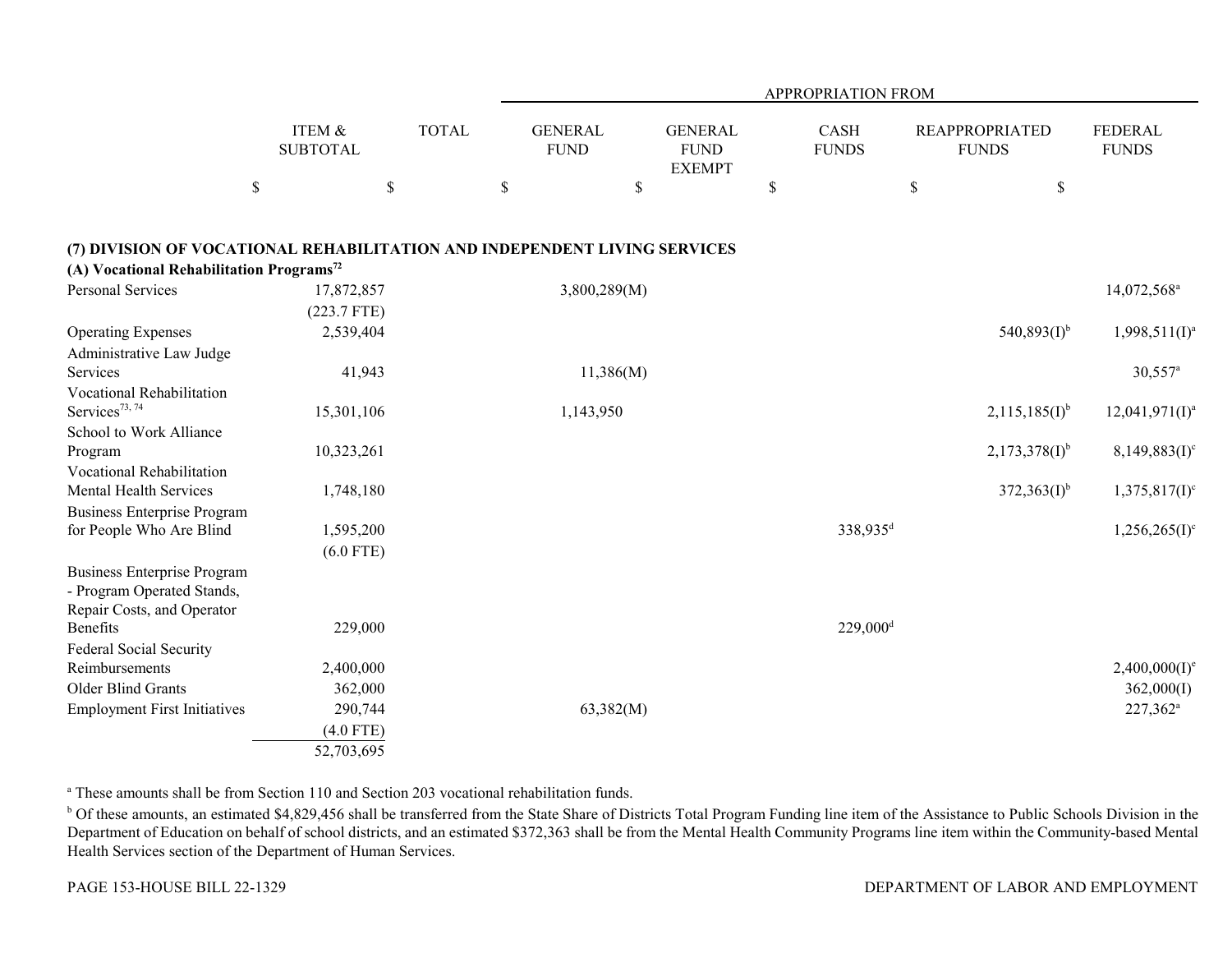|                   |       |             | <b>APPROPRIATION FROM</b> |              |                       |                |  |
|-------------------|-------|-------------|---------------------------|--------------|-----------------------|----------------|--|
|                   |       |             |                           |              |                       |                |  |
| <b>ITEM &amp;</b> | TOTAL | GENERAL     | GENERAL                   | CASH         | <b>REAPPROPRIATED</b> | <b>FEDERAL</b> |  |
| <b>SUBTOTAL</b>   |       | <b>FUND</b> | <b>FUND</b>               | <b>FUNDS</b> | <b>FUNDS</b>          | <b>FUNDS</b>   |  |
|                   |       |             | <b>EXEMPT</b>             |              |                       |                |  |
|                   |       |             |                           |              |                       |                |  |

c These amounts shall be from Section 110 vocational rehabilitation funds.

<sup>d</sup> These amounts shall be from the Business Enterprise Program Cash Fund created in Section 8-84-208, C.R.S.

<sup>e</sup> This amount reflects estimated payments from the federal Social Security Administration based on costs incurred for individuals who have received vocational rehabilitation services.

| (B) Office of Independent Living Services |           |             |                  |                  |
|-------------------------------------------|-----------|-------------|------------------|------------------|
| Program Costs                             | 234,053   | 234,053     |                  |                  |
|                                           |           | $(4.0$ FTE) |                  |                  |
| Independent Living                        |           |             |                  |                  |
| Services <sup>74</sup>                    | 6,788,235 | 6,411,883   | $37,635^{\circ}$ | $338,717(I)^{b}$ |
|                                           | 7,022,288 |             |                  |                  |

<sup>a</sup> This amount shall be from local recipients of Independent Living Grants. The (I) and (L) notation apply to this amount.

<sup>b</sup> This amount reflects federal funds anticipated to be received for state independent living grants.

## 59,725,983

# **(8) DIVISION OF FAMILY AND MEDICAL LEAVE INSURANCE**

| Program Costs | 1,111,286 | $1,111,286^{\circ}$ |
|---------------|-----------|---------------------|
|               |           | $(6.0$ FTE)         |
|               | 1,111,286 |                     |

<sup>a</sup> This amount shall be from the Family and Medical Leave Insurance Fund created in Section 8-13.3-518 (1), C.R.S.

| <b>TOTALS PART X</b><br>(LABOR AND |               |              |                            |                |                        |
|------------------------------------|---------------|--------------|----------------------------|----------------|------------------------|
| <b>EMPLOYMENT</b> )                | \$311,749,059 | \$24,066,641 | $$95,116,682$ <sup>a</sup> | $$6,875,563^b$ | $$185,690,173^{\circ}$ |

<sup>a</sup> Of this amount, \$10,306,535 contains an (I) notation and \$37,635 contains an (L) notation.